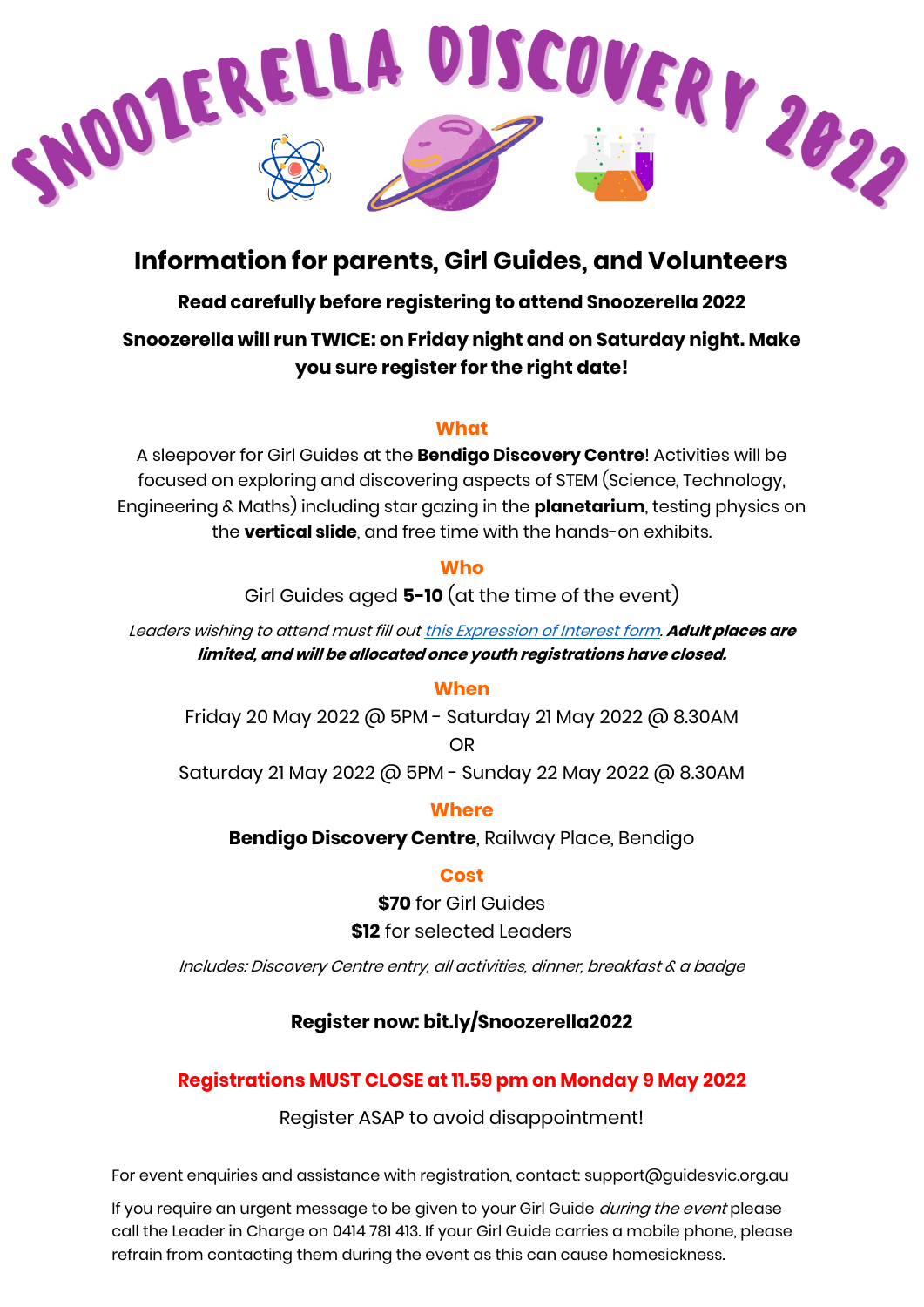#### **To make sure we all have a safe and happy time…**

- 1. Always treat others as you would like to be treated.
- 2. Follow any instructions given to you by Discovery Centre staff and Girl Guides Victoria Snoozerella 2022 team.
- 3. Be supportive of others who may be challenging themselves to try something new and feeling a bit scared.

Snoozerella is an event that ANY Girl Guide aged 5-10 can attend, even if nobody else from their Unit wants to go! **Adult places are limited, so your regular Guide Leader may not be able to join you.**

# **Sign-in on Friday/Saturday night** is between 5PM and 5.30PM

Parents/guardians are asked to say their goodbyes as soon as Girl Guides are signed in. Parents/guardians will not be able to access the Bendigo Discovery Centre during Snoozerella 2022.

## **Sign-out on Saturday/Sunday morning** is at 8.30AM

After this time, all Girl Guides will be in the care of their parent/guardian.

For safety and security reasons, we cannot accommodate late entries or early departures.

## **Getting to Snoozerella 2022**

#### **SUPERVISED TRAIN**

Limited places are available for Guides to travel to Snoozerella with a supervised group on V-Line train from Southern Cross. Guides will need to bring their own myki with at least \$35 (\$65 for adults) to cover the train fare Select this option when you register.

**Train departs** from Southern Cross at 3.06PM on Friday/Saturday. Arrive by 2.45PM. **Train returns** to Southern Cross at 11.30AM.

#### **TRAIN**

Families can take the V-Line train to Bendigo and drop off their daughter at Bendigo Discovery Centre. The Discovery Centre is less than 5 minutes' walk from the Bendigo Train Station.

#### **PARKING**

Families can choose to drive their Guide to Snoozerella. Ample parking is available at the Bendigo Train Station (next to the Discovery Centre).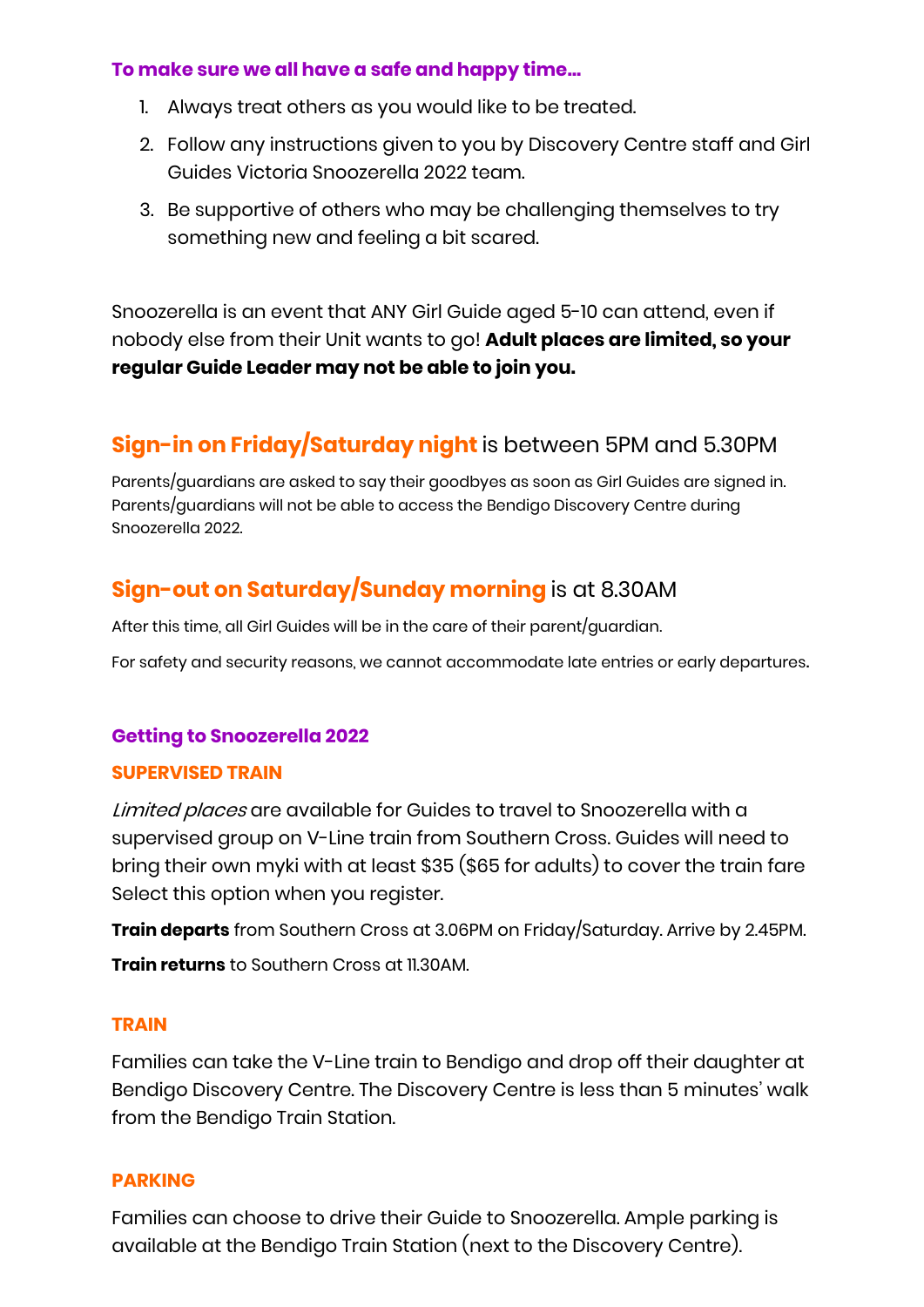#### **Kit List: What to pack!**

Make sure everything is clearly named! Please wear your **Girl Guide uniform** to the event.

### **In a bag Girl Guides can manage themselves:**

- Health form + any required medications **no health form, no entry** Health forms will be emailed to registered participants after registrations close
- Warm jumper
- Warm pyjamas
- Change of clothes including knickers and socks
- Toothbrush, toothpaste, & face washer
- Personal first aid kit (insect repellent, lip balm, Band-Aids, tissues, and sanitary items or pull ups if required)
- Torch & spare batteries
- Drink bottle full of water
- **BEDDING – sleeping bag , pillow & blanket**

Guides are not required to bring a sleeping mat – these are provided by the Discovery Centre

Guides travelling on supervised transport must fit all items in a single bag that they can carry (or wheel) without assistance.

## **Health and First Aid**

There will be a fully qualified First Aider on duty at all times. Girl Guides Victoria relies on the information on a Guide's profile regarding medical and developmental support needs to plan staff ratios at events. Please ensure this information is up-to-date. The First Aid Team will phone parents/guardians to discuss health or developmental needs in the week prior to the event if required. Any support needs not disclosed upon registration may not be able to be accommodated for.

## **All personal medication (except asthma puffers and Epipens) must be:**

- Handed in on sign-in (including pain killers like paracetamol and ibuprofen) to be returned at sign-out
- In its original packaging in a snap-lock bag clearly labelled with: Guide's full name and dosage instructions
- Itemised on the Health Form

Girl Guides Victoria volunteers are not permitted to issue any medication to Girl Guides without the consent of their parent/guardian.

If you have any questions, require wheelchair access or other support please contact [support@guidesvic.org.au](mailto:support@guidesvic.org.au) as soon as possible to make arrangements. We will be happy to help!